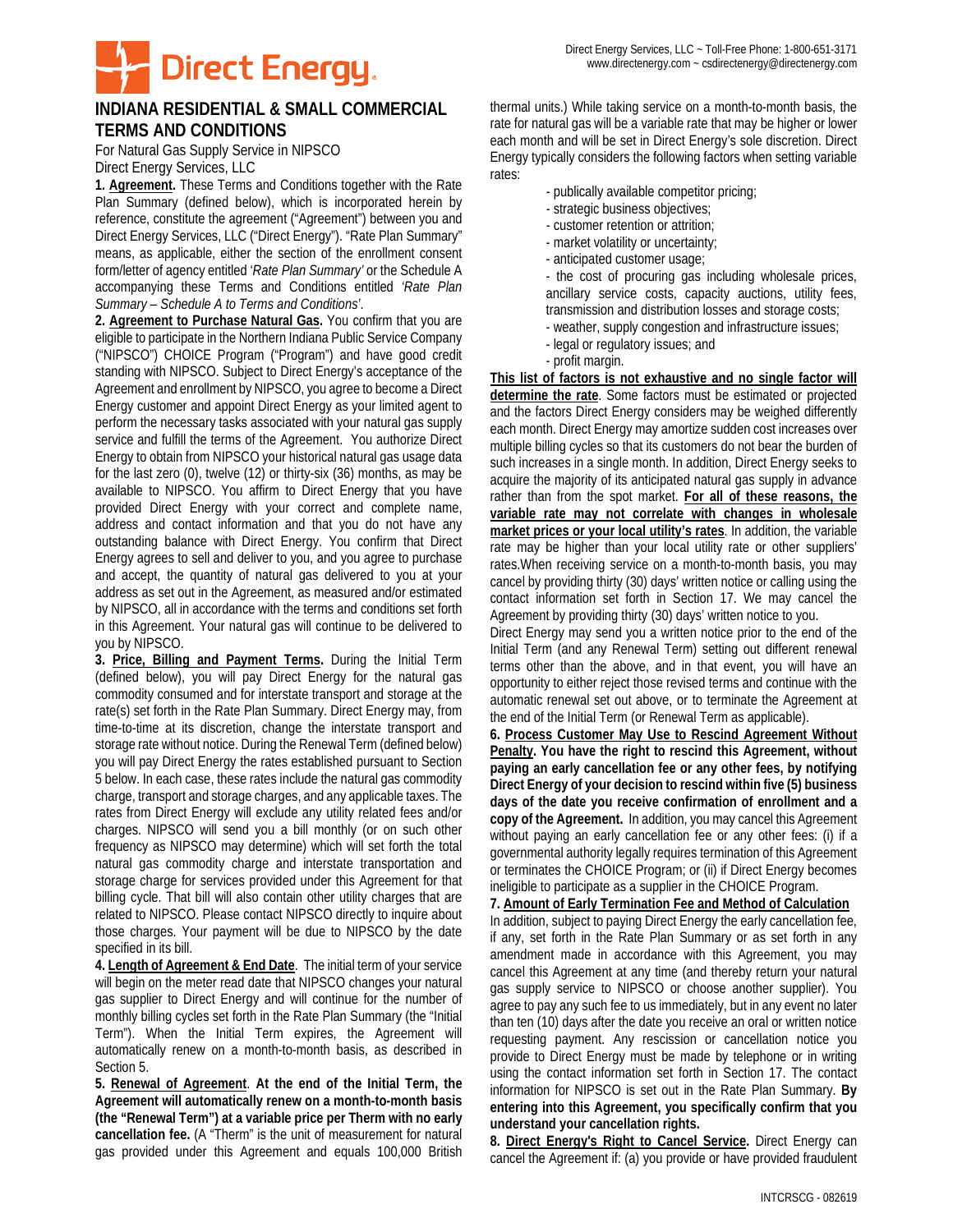

or misrepresented information; (b) you rescind any information release authorization provided to us, including any authorization under Section 2 of this Agreement; (c) we determine that your credit is inadequate; (d) you change your address or location; (e) a court, administrative agency, or NIPSCO takes any action that renders ineffective any material provision of the Agreement, prohibits material performance under the Agreement, or otherwise constitutes a material adverse change for Direct Energy; (f) a Force Majeure Event (as defined in Section 14 below) occurs that materially impacts our ability to perform our obligations under this Agreement; (g) you fail to pay, in full, all charges for natural gas supply service when due; (h) if any governmental authority legally requires termination of this Agreement or the CHOICE Program is terminated for any reason; (i) if Direct Energy becomes ineligible to participate as a supplier in the CHOICE Program; or (j) you otherwise breach the Agreement. You will not be charged early cancellation fees if the Agreement is cancelled under 8(f) above. You confirm that, by executing this Agreement, you understand that you may return to NIPSCO sales service if this Agreement is terminated by Direct Energy and that you can return to NIPSCO sales service or change suppliers at any time during the term of the Agreement subject to the terms and conditions of this Agreement.

**9. NIPSCO's Right to Cancel Service.** If you are having trouble paying, contact NIPSCO to see if it has a payment plan or other solution available to you. If you do not pay the total natural gas supply service charges on your bill, your natural gas supply service may be disconnected by NIPSCO. You could also incur late fees. The Agreement is automatically cancelled if NIPSCO disconnects you for any reason or returns you to service from NIPSCO, and in that case Direct Energy may charge you the early cancellation fee, if any, as set out in the Rate Plan Summary or as applicable to any renewal term (excluding automatic month-to-month renewals).

**10. Effect of Cancellation**. If this Agreement is cancelled for any reason, you will be responsible to pay for Direct Energy's service under this Agreement through the date that you are switched to another natural gas supplier by NIPSCO or your natural gas supply service is returned to NIPSCO. This will usually take one to two billing cycles but is dependent on NIPSCO. You will also be responsible to pay the early cancellation fee, if applicable. **For clarity, upon cancellation you have the right to return your natural gas supply service to NIPSCO.** If cancelled due to non-payment, you will be required to re-establish eligibility and service with Direct Energy under a new agreement if you wish to continue service with us.

**11. Relocation.** You should notify both NIPSCO and Direct Energy of a change in your residence/service location at least thirty (30) days before such change. A final meter read will be made at your old address and your account will be finalized with both NIPSCO and Direct Energy. If you change your residence/service location within NIPSCO's service territory, then you may have the option of entering into a new natural gas supply contract with us for your new residence/service location.

**12. Disputes.** You should contact Direct Energy regarding any dispute related to the Agreement. Direct Energy will attempt to resolve the dispute in an efficient, fair and timely manner. Direct Energy will provide an acknowledgment of receipt your dispute within a reasonable time after such receipt. Direct Energy will then issue a report within thirty (30) days after initiation of the dispute. Direct Energy will report to you the results of its investigation of the dispute, and that report will be available to you upon request.

**13. Title to Natural gas**. Title to the natural gas will pass from Direct Energy to you when it is delivered by Direct Energy to NIPSCO.

**14. Uncontrollable Forces.** Direct Energy will make commercially reasonable efforts to provide your natural gas supply service, but does not guarantee a continuous supply of natural gas. Certain causes and events are out of Direct Energy's reasonable control and may result in interruptions in service. Direct Energy is not responsible for transmitting or distributing natural gas. Direct Energy is not liable for damages caused by acts of God, changes in laws, rules, or regulations or other acts of any governmental authority or NIPSCO, accidents, strikes, labor troubles, required maintenance work, inability to access the local distribution utility system, nonperformance by NIPSCO or any other cause beyond Direct Energy's reasonable control (any such occurrence, a "Force Majeure Event"). In addition, you may be required to pay additional or increased fees or charges that are generally beyond Direct Energy's reasonable control including, but not limited to, fees for switching, disconnecting, reconnecting or maintaining natural gas supply service or equipment, or transmission charges, that are imposed by law, rule, regulation, order or tariff. These charges or fees will be passed through to you and added to your price.

**15. Amendments**. If Direct Energy proposes to change any of the terms of the Agreement, you will receive written notice from Direct Energy. The notice will be sent to you at least thirty (30) days prior to the effective date of the proposed change to the Agreement. It will inform you of your right to accept the Agreement with the proposed terms or cancel the Agreement, and how you can contact Direct Energy to inquire about other natural gas plans. If you find the proposed change unacceptable, you can, without incurring the early cancellation fee (if any), cancel the Agreement and either choose another natural gas supplier or return to service from NIPSCO.

**16. Limitations of Liabilities.** Liabilities not excused by reason of a Force Majeure Event or otherwise will be limited to direct actual damages. Direct Energy will not be liable to you or any third party for consequential, incidental, punitive, exemplary or indirect damages. Direct Energy is not liable for interruptions to, or shortages of, natural gas supply, nor is it liable for any resulting associated loss or damage. These limitations apply without regard to the cause of any liability or damage.

## **17. Contact Information.**

Direct Energy: You may contact Direct Energy in one of the following ways: (a) call 1-800-651-3171, Monday through Friday 8:00 a.m. to 8:00 p.m. EST, and Saturday 8:00 a.m. to 5:00 p.m. EST (contact center hours subject to change without notice); or (b) write to Direct Energy at PO Box 180, Tulsa, OK 74101-0180 (be sure to include your account number(s)).

Direct Energy's internet domain address is: http://www.directenergy.com. Answers to frequently asked questions can be found on Direct Energy's website.

NIPSCO: For utility customer service, outage, service interruption or emergency, please contact NIPSCO.

OUCC: You have the right to contact the Indiana Office of Utility Consumer Counselor (OUCC) with any questions, concerns or conflicts regarding this Agreement. The OUCC is the State Agency with the statutory responsibility of representing consumers on all utility matters. The OUCC can be contacted either at www.in.gov/oucc or by calling toll-free at 1-888-441-2494.

**18. Direct Energy's Representations and Warranties; Limitation.** Direct Energy makes no representations or warranties other than those expressly set forth in the Agreement. DIRECT ENERGY EXPRESSLY DISCLAIMS ALL OTHER WARRANTIES, EXPRESSED OR IMPLIED, INCLUDING WARRANTIES OF MERCHANTABILITY AND FITNESS FOR A PARTICULAR PURPOSE.

**19. Privacy of Customer Information.** You agree to the collection, use and disclosure of your personal information for the purposes of allowing Direct Energy to perform and enforce the Agreement, and